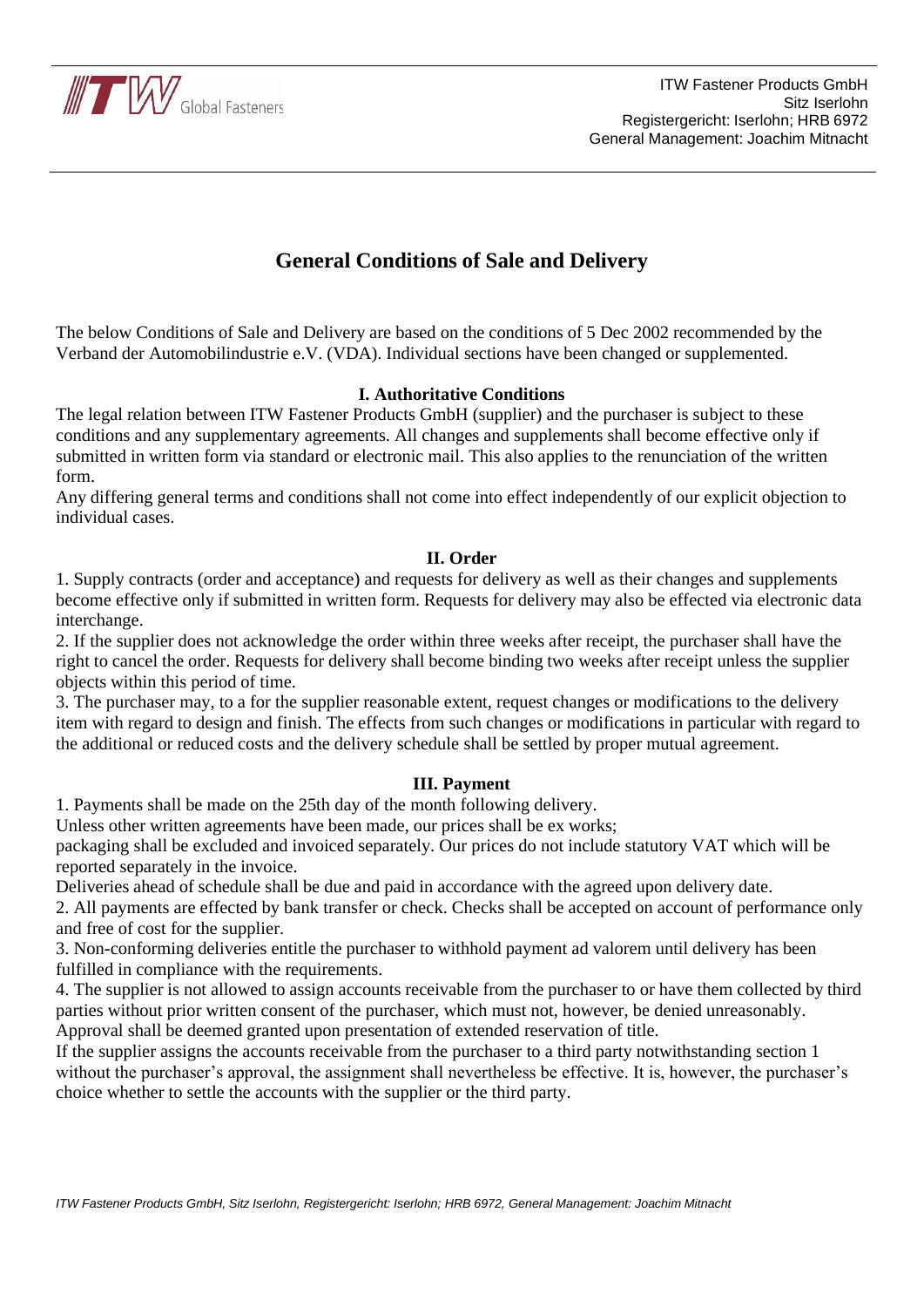## **IV. Notification of Defects**

The purchaser shall give the supplier written notice of defects as soon as they are identified during the course of normal business. The supplier therefore waives the defense for belated notice of defects.

#### **V. Nondisclosure**

1. The contractual parties undertake to treat all commercial and technical details which are not general knowledge and which they become privy through their business relationship, as business secrets.

2. Drawings, models, templates, samples, molds and similar including software that was made available by any of the contractual parties may not be abandoned or made accessible to unauthorized third parties and shall remain the property of the supplier or purchaser. Any reproduction of such items is allowed only within the framework of business requirements and copyright provisions.

3. Subcontractors are to be bound accordingly.

4. The contractual partners may not use the business relationship for promotional purposes without prior written consent from the other party.

## **VI. Delivery Schedules and Deadlines**

All agreed upon schedules and deadlines are non-binding unless specified differently in other written agreements.

#### **VII. Delay in Delivery**

1. The supplier shall compensate the purchaser for all damages occurred from the delayed delivery but not for any lost profits and damages from business interruptions.

2. Compensation for damages from slight negligence is limited to the additional freight costs and upgrade costs, and to the additional expenditure for covering purchase in case of unsuccessful extension of delivery time or discontinued interest in the delivery.

#### **VIII. Acts of God**

Force majeure, labor disputes, riots, official measures and other unforeseeable, inevitable and grave events free the contractual parties from their contractual obligations for the duration of the disturbance and to the extent of its effect. This also applies if such events occur at a moment when the contractual partner in question is already in delay. The parties are committed to give each other the necessary information which may reasonably be expected without delay, and to adapt their obligations in good faith to the changed circumstances.

#### **IX. Quality and Documentation**

1. The supplier subjects his delivery to the generally acknowledged rules of technology, safety provisions and agreed upon technical data. All changes to the delivery item are subject to prior written approval by the purchaser. For initial sampling please refer to the VDA volume 2 document "Quality Assurance of Supplies". Independently thereof, the supplier shall check the quality of the delivery items on a permanent basis. The contractual partners promise to exchange information on the possibilities of quality improvement. 2. If purchaser and supplier have not defined type and extent of tests and testing equipment and methods and if the supplier so requests, the purchaser shall be ready to discuss such tests with the supplier within the framework of his knowledge, experience and possibilities in order to determine the required test engineering level. If asked by the supplier, the purchaser shall furthermore provide information on the standard safety provisions. 3. Automotive parts with specific characteristics marked, for example, with a "D" in the technical documentation or in separate agreements require special supplier records which indicate when, how and by whom the delivery items were checked for their agreed-upon characteristics, and what resulted from the required quality tests and inspections. All test documents are to be archived for fifteen years and submitted to the purchaser upon his request. The supplier shall, within the framework of legal possibilities, commit his subsuppliers to the same extent. For further details please refer to VDA volume 1 document "Guidelines for Documentation".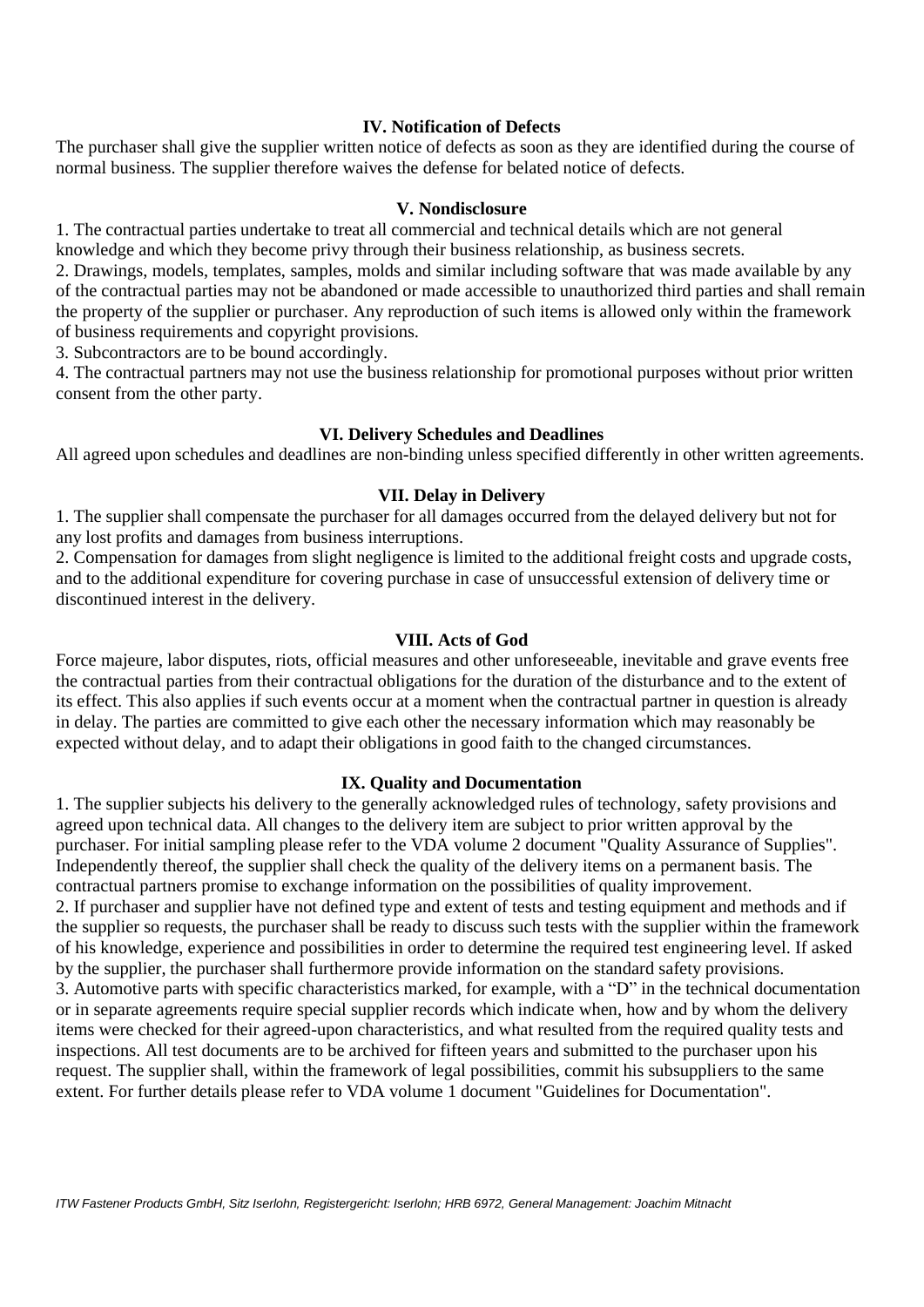4. As far as public authorities responsible for vehicle safety, emission provisions etc. request access to the purchaser's production process and test documentation to assure compliance with specific requirements, the supplier shall, on the purchaser's request, grant them the same rights and provide them with the support which may reasonably be expected.

# **X. Warranty for Defects**

1. If the goods delivered do not comply with the requirements and upon existence of the respective legal and subsequently listed prerequisites and unless agreed otherwise, the purchaser can request as follows: a) Prior to production (processing or installation), the purchaser shall give the supplier the opportunity to sort out and eliminate the non-compliance or replace or make an additional delivery unless none of the above can reasonably be expected from the purchaser. If the supplier cannot at all or immediately carry out any of the above, the purchaser can withdraw from the contract without any further extension of deadlines and return the goods at the supplier's risk. In urgent cases and in accordance with the supplier, the purchaser may carry out the subsequent performance himself or contract third parties to do so. The costs arising from such action shall be charged to the supplier's account. If the same products are repeatedly delivered in non-conforming conditions, the purchaser shall, after written warning to the supplier, have the right to withdraw from the contract and cancel the yet to be delivered quantities at the arrival of another non-conforming delivery.

b) If despite adherence to the obligation set forth in section IV (Notification of Defects) the non-compliance is identified only after production start, the purchaser can make use of § 439 clauses 1, 3 and 4 BGB (German Civil Code) and demand supplementary performance and reimbursement of the transport costs (without hauling costs) as well as disassembly and assembly costs (labor costs; material costs if agreed upon) arising from the supplementary performance, or reduce the purchase price.

c) If in addition to the delivery of non-conforming goods the supplier has violated any obligations (e.g. duty to provide explanations, consulting, inspection), the purchaser can request compensation for any consequential damage as well as reimbursement of any compensation paid to the purchaser's customer due to such violation as set forth by law and in section XI. This consequential damage caused by a non-compliance is determined by the damages which the purchaser suffered from the delivery of defective goods at other objects of legal protection. Further claims regarding expenses and damages due to the delivery of defective goods on the basis of § 437 BGB or directly on the basis of the provisions named therein can be brought forward by the purchaser only if stipulated by contract. Clause XV, subclause 1 applies to all new agreements.

2. The purchaser shall surrender all parts that need to be replaced to the supplier on request and at the expense of the latter.

3. Claims from warranty expire 24 months after delivery.

4. Warranty claims do not arise for defects that are caused by a violation of operating, maintenance and installation instructions, inappropriate or inexpert use, faulty or negligent treatment and natural wear, or by interferences with the delivery item on the part of the purchaser or third parties.

5. In the case of non-conforming deliveries, the Purchaser's claims with regard to the Product Liability Act, unlawful acts and agency of necessity remain unaffected by this clause X.

Quality and durability warranties need to be designated individually and expressly in writing.

# **XI. Liability**

Unless differing liability provisions have been set forth in other sections of these General Conditions of Sale and Delivery, the supplier shall compensate the purchaser uniquely and as follows for damages caused directly or indirectly by non-conforming deliveries, violations of official safety directives or any other legal grounds attributed to the supplier

1. The supplier shall be obliged to pay damages only if he is the causer of and thus responsible for the damage. 2. If claims are forwarded against the purchaser as a result of liability towards third parties regardless of fault and according to laws which may not be modified by agreement between the parties, the supplier's liability towards the purchaser shall be equal to direct liability. The principles set forth in § 254 BGB apply to the compensation of damage between purchaser and supplier. This is also true for direct claims on the supplier.

3. The duty of replacement is excluded if the purchaser has effectively limited his liability towards the customer. The purchaser shall do his best to set forth liability limitations in favor of the supplier as far as legally allowed.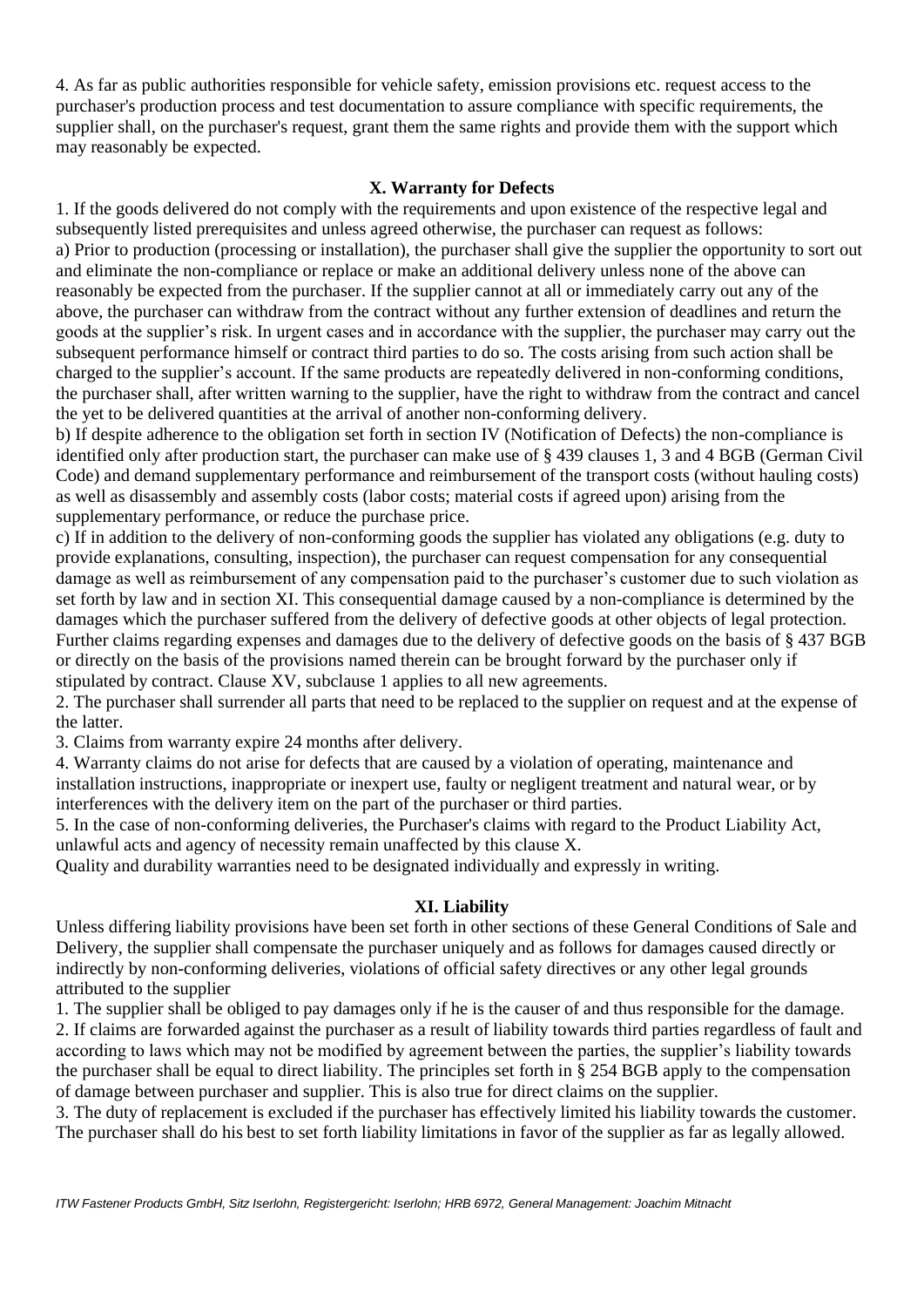4. Claims by the purchaser shall be excluded if the damage is attributable to violations of operating, maintenance and installation instructions, inappropriate or inexpert use, faulty or negligent treatment, normal wear or incorrect repairs by the purchaser.

5. The supplier shall be liable for actions carried out by the purchaser to prevent damages (e.g. recalls) as prescribed by the law.

6. If the purchaser intends to make a claim on the supplier as set forth above, he shall inform and consult the supplier immediately and in detail. The purchaser shall grant the supplier sufficient time to investigate the occurrence of damage. The contractual parties shall, in particular if involved in conciliation proceedings, mutually agree on the action to be taken.

7. The principles set forth in clause VII subclause 1 are to be applied if the supplier has no or insufficient insurance coverage.

# **XII. Industrial Property Rights**

1. The supplier shall be liable for claims arising from the violation of industrial property rights during the contractually stipulated use of the delivery items if at least one of the related rights has been published in the supplier's home country, by the European Parliament or in Germany, France, Great Britain, Austria or the USA. 2. The supplier shall indemnify the purchaser and the purchaser's customers from all claims arising from the use of such industrial property rights.

3. The above regulation shall not be applicable if the supplier has produced the delivery items according to drawings, models or similar descriptions or information made available by the purchaser, and if he does not know or if the by him developed items did not need him to know that property rights would be violated.

4. If the supplier is free of any liability as in subclause 3, the purchaser releases him from all third party claims. 5. The contractual partners shall inform each other immediately if they identify any risk of violation and alleged cases of violation and give each other the possibility to counter any claims thereof.

6. The supplier shall on request of the purchaser inform on the use of published and unpublished own and licensed property rights and property right applications regarding the delivery item.

7. The principles contained in clause VII subclause 1 regarding the limitation of liability are to be applied as set forth.

# **XIII. Use of Manufacturing Equipment and Confidential Purchaser Information**

Models, matrices, templates, samples, tools and other manufacturing equipment as well as confidential information the purchaser makes available to the supplier or carries the full costs for may be used for deliveries to third parties only if the purchaser has given his prior written consent.

## **XIV. Reservation of Title**

The supplier reserves the title on all goods delivered by him until all receivables under this business relation have been settled by the purchaser. All deliveries shall be considered as one inclusive delivery transaction. The reserved ownership shall be security for his current account claims. If the purchaser combines the goods delivered with other goods to form one uniform unit and if the other goods are being considered the main constituent, then the purchaser shall assign partial ownership to the supplier to the extent the main unit belongs to him. If the purchaser sells the delivered goods as intended, he at the moment of sale cedes the accounts receivable from his clients together with all ancillary rights to the supplier until his accounts receivable from the orderer are entirely balanced For justified reason and in particular if the purchaser does not fulfill his payment obligation, the purchaser shall on request of the supplier inform the third-party buyer on the cession and give the supplier all details and documents required to assert his claims. The supplier shall release the securities that he has retained if the total value thereof exceeds the claims that are being protected by more than 20%.

# **XV. Transfer of Risk, Acceptance and Default of Acceptance**

1. The risk passes to the purchaser as soon as the goods are consigned to the forwarder or have left the supplier plant or warehouse. This also applies when the supplier carries the transport costs by way of exception. 2. If the purchaser defaults in accepting the consignment or intentionally violates any other duties of cooperation, the risk shall pass to the purchaser at the moment he fails to accept or pay as due. 3. Partial deliveries are allowed within for the purchaser reasonable limits.

*ITW Fastener Products GmbH, Sitz Iserlohn, Registergericht: Iserlohn; HRB 6972, General Management: Joachim Mitnacht*